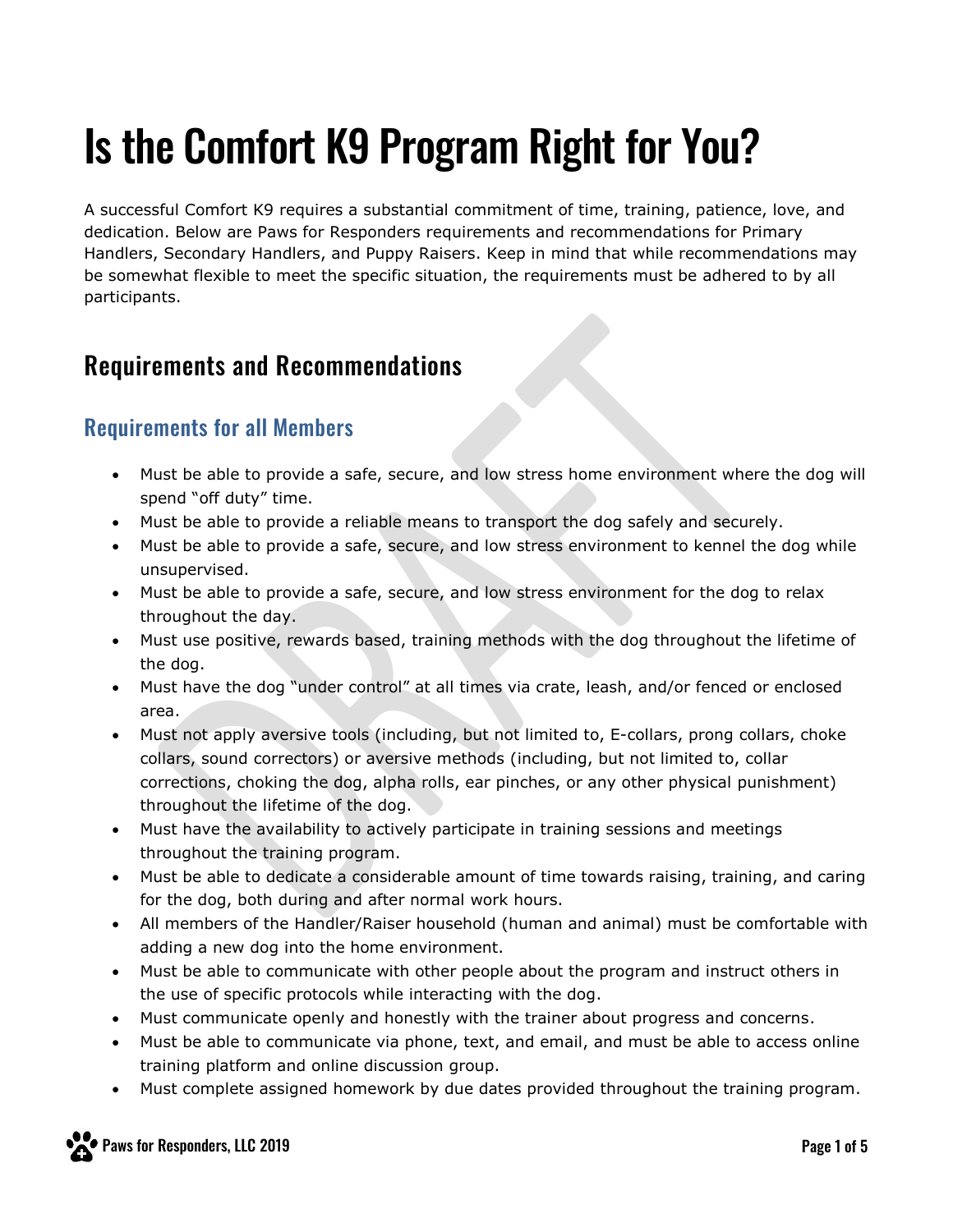#### Recommendations for all Members

- The dog should not be left alone for more than 5 hours per day.
- Maximum of 2 dogs living in the home environment (not including the Comfort K9)
- Children living in the home environment should be over 5 years of age.

#### Recommendations for Primary Handlers

- The Primary Handler should be non-patrol personnel, and spend the majority of the workday in the facility, where the dog will be working.
- The Primary Handler has the desire to play a major role in the therapy team, providing comfort to fellow emergency responders, support staff, and/or members of the community.
- The Primary Handler has the ability to interrupt job tasks to prioritize the care of the dog, as needed.
- The Primary Handler is team-oriented and prepared to work with a team of 1-3 Secondary Handlers, as well as the trainer.
- The Primary Handler is committed to staying with the facility that owns the dog for at least 5 years after completion of the Comfort K9 Program.

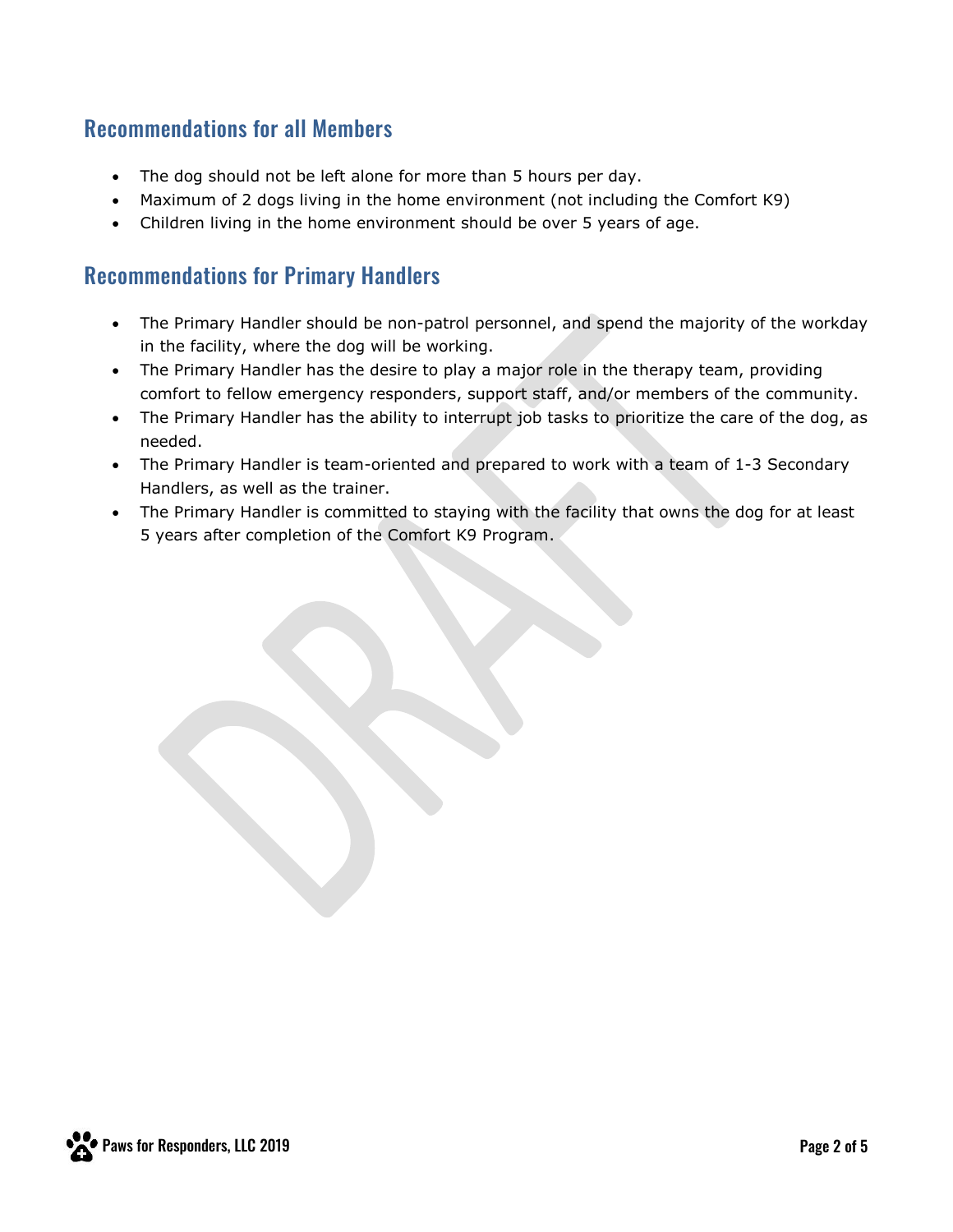# Policies and Procedures

## Getting started

Please review entire website [\(www.pawsforresponders.com\)](http://www.pawsforresponders.com/) to get a general overview of the Comfort K9 Program, particularly the "Things to Consider" page. Once your facility has determined that the Comfort K9 Program would be a good fit, please schedule an appointment with the trainer to go over your facility's specific needs.

#### **Contact**

Email: [info@pawsforresponders.com](mailto:info@pawsforresponders.com) Phone: 916-899-9637

#### Acquiring the puppy

After determining the best program option, the facility must make an initial deposit to begin the process of acquiring the puppy. All policies, waivers, and contracts will be covered at this time. The trainer will then select a puppy from the pre-approved breeder list and give the Handler Team access to written and online training material. Once the puppy is purchased, hands on training with the puppy begins. The puppy will go directly to the Raiser's home, and visits and training sessions with the Handler Team will be scheduled immediately. The Handler Team must read the written material and complete the online training courses by the applicable deadlines.

#### Payment plan

The Program contains 4 separate options, each with different rates. Facilities will receive a training payment schedule at the start of the Program, as well as monthly emailed invoices. Payment should be made by the  $10<sup>th</sup>$  of every month, for that month's services, by check or card to Paws for Responders. If training services are added to supplement the Program, those will be billed at the time of service or added to the following month's invoice, based on facility preference. Program payment includes: training services for the dog, training services for the handlers, program expenses, and supplies. Facilities will receive a detailed breakdown for everything included in their individual program.

#### Sponsorships

There are two types of Comfort K9 sponsorships. One is a Program Sponsor, which partners with Paws for Responders to offer services or supplies for multiple puppies in the Program. Program Sponsors are listed and advertised as sponsors of the puppy, but do not impact the program costs for the facility. The second is a Facility Sponsor, which partners with the individual facility to help lower the costs of the Program. The Facility Sponsor can assist the facility by offering services (such as, grooming or vet care), supplies (such as, food or equipment), or providing financial support (payments directly towards account balance). Paws for Responders must approve potential

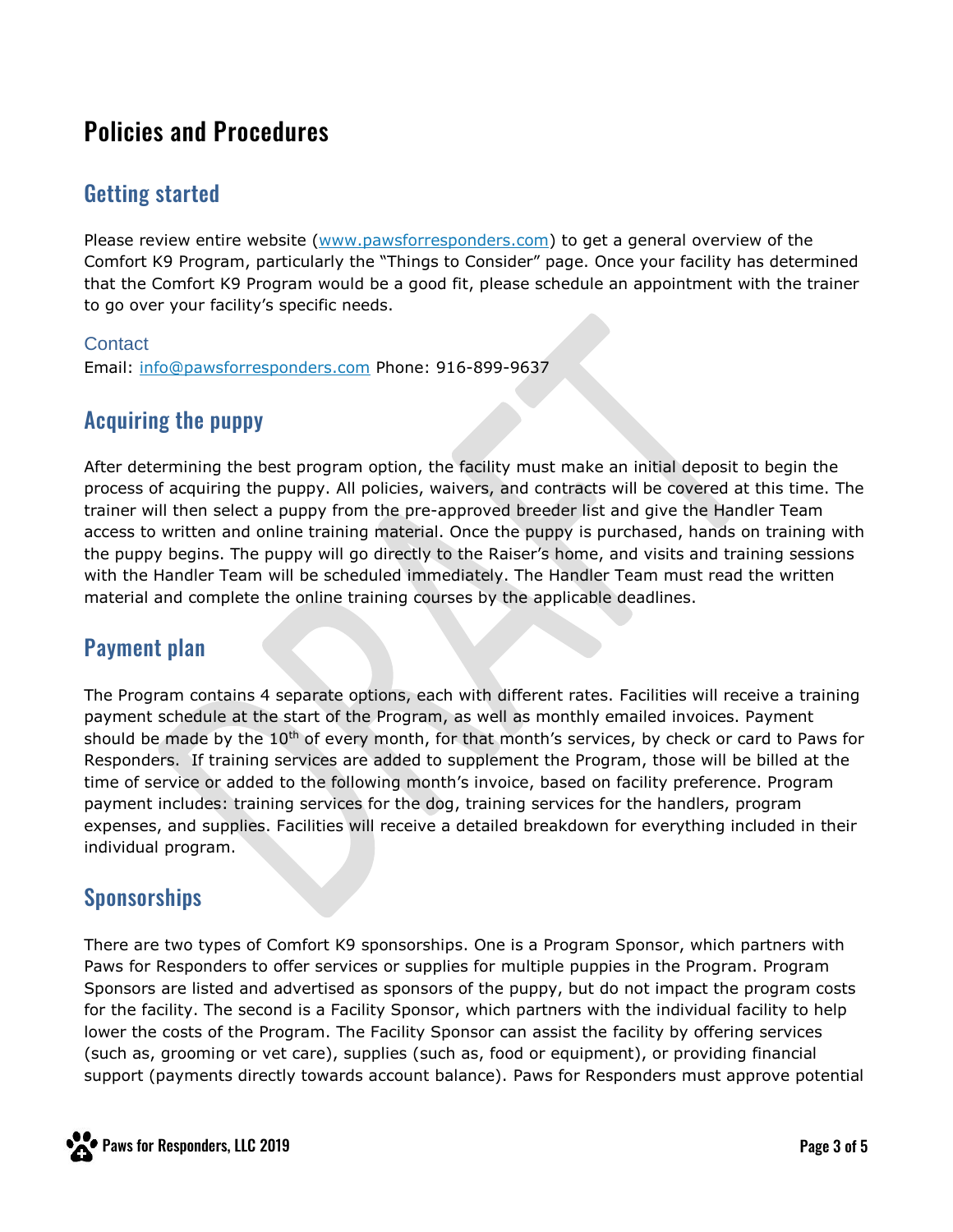Facility Sponsors to avoid any conflict of interest, and so program costs can be adjusted and billed appropriately.

## Transferring the puppy

The puppy is owned by Paws for Responders until completion of the Program. Typically, the Program is completed when the puppy is around 24 months of age. Ownership of the puppy along with supplies that were purchased as part of the Program price will be transferred to the facility and there will be no more monthly payments. From that point forward, responsibility for all costs and expenses relating to the Comfort K9 rest solely on the facility.

## **Certifications**

#### Handler and Raiser Certification

In addition to all requirements listed above, Handlers and Raisers are responsible for the timely completion of all reading materials and online education assigned by the trainer. Under no circumstance should anyone be working with the Comfort K9 without the Handler or Raiser's direct supervision. The Comfort K9 must be in an approved containment area when the Handler or Raiser is not able to provide direct supervision.

#### Dog Certification

Successful completion of the Program requires the Comfort K9 to pass the Canine Good Citizenship evaluation as well as a Therapy Dog Evaluation in order to receive the official title of "Facility Dog." As these evaluations serve to test the teamwork of the dog and its handler, the Primary Handler is required to participate. It is recommended that Secondary Handlers also participate.

#### Terminating the Program

#### Canine Compliance

Though there is a careful screening process for candidates likely to succeed, not every dog selected will be a good fit. If a dog fails to pass the Evaluations after a reasonable amount of training, the dog may be dropped from the Program. The dog will be rehomed and payments will stop. If the facility would like to start over with another dog, payments will restart at the beginning of the monthly installments portion of the Program. There will not be an additional deposit.

#### Handler Compliance

If a Handler fails to abide by the rules of the Program, they may be dropped from the Program. In such cases the facility may be responsible for additional costs relating to training up a replacement Handler to take over at the level at which the previous Handler was dismissed.

#### Facility Compliance

The Comfort K9 Program requires a substantial amount of time and financial support to succeed within a facility. If a facility is unable to maintain the training schedule, unable to pay invoices in a timely manner, or unable to accommodate the needs of the dog or the Handler, the program may